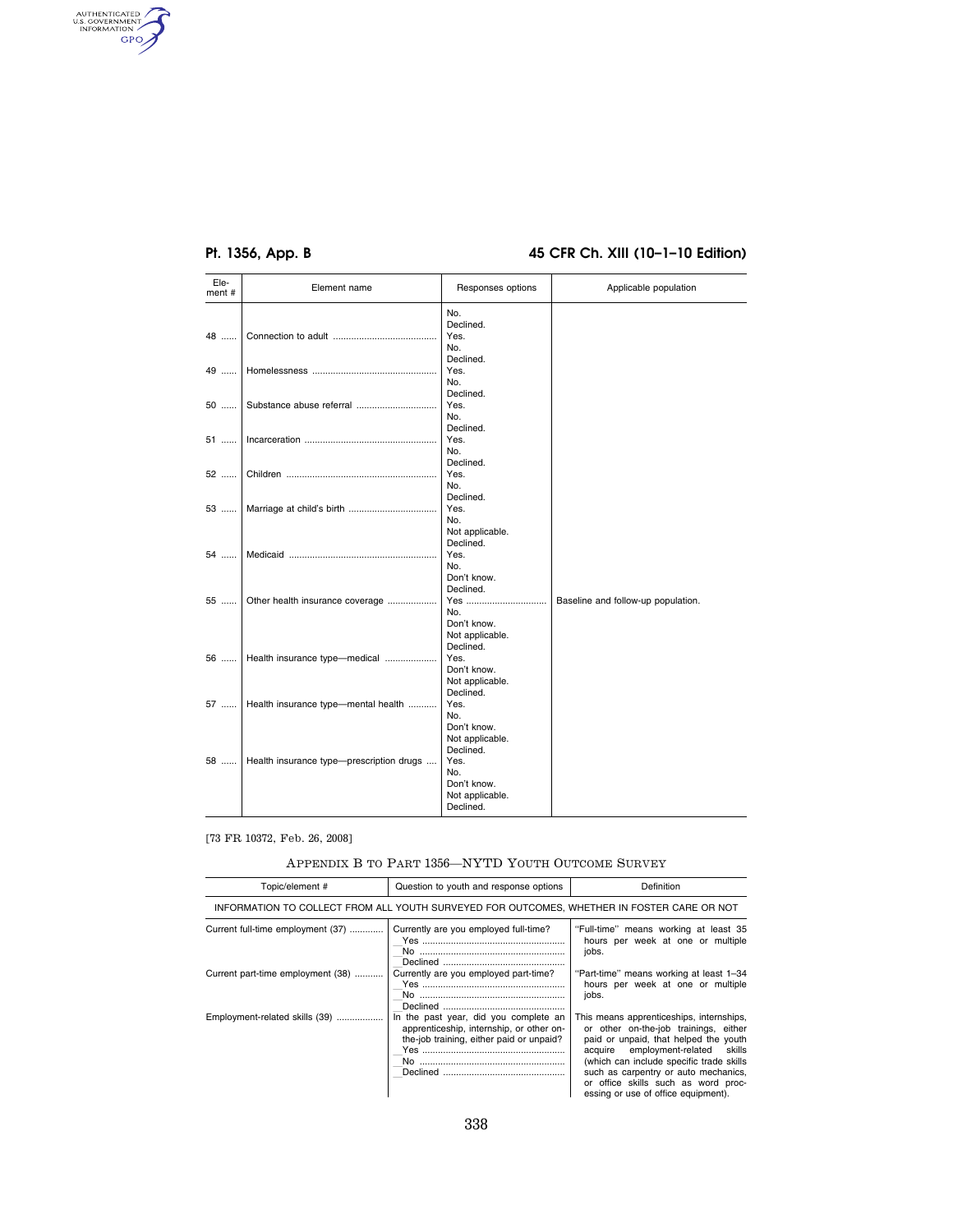# Office of Human Development Services, HHS Pt. 1356, App. B

| Topic/element #                                     | Question to youth and response options                                                                                                                                                                                                                          | Definition                                                                                                                                                                                                                                                                                                                                                                                                                                                                                                                                                                                                                                                                                                                                                                                              |
|-----------------------------------------------------|-----------------------------------------------------------------------------------------------------------------------------------------------------------------------------------------------------------------------------------------------------------------|---------------------------------------------------------------------------------------------------------------------------------------------------------------------------------------------------------------------------------------------------------------------------------------------------------------------------------------------------------------------------------------------------------------------------------------------------------------------------------------------------------------------------------------------------------------------------------------------------------------------------------------------------------------------------------------------------------------------------------------------------------------------------------------------------------|
|                                                     | Currently are you receiving social secu-<br>rity payments (Supplemental Security<br>Income (SSI, Social Security Disability<br>Insurance (SSDI), or dependents' pay-<br>ments)?                                                                                 | These are payments from the govern-<br>ment to meet basic needs for food,<br>clothing, and shelter of a person with<br>a disability. A youth may be receiving<br>these payments because of a parent<br>or guardian's disability, rather than his/<br>her own.                                                                                                                                                                                                                                                                                                                                                                                                                                                                                                                                           |
|                                                     | Currently are you using a scholarship,<br>grant, stipend, student loan, voucher,<br>or other type of educational financial<br>aid to cover any educational ex-<br>penses?                                                                                       | Scholarships, grants, and stipends are<br>funds awarded for spending on ex-<br>penses related to gaining an edu-<br>cation. "Student loan" means a gov-<br>ernment-guaranteed, low-interest loan<br>for students in post-secondary edu-<br>cation.                                                                                                                                                                                                                                                                                                                                                                                                                                                                                                                                                      |
| Other financial support (45)                        | Currently are you receiving any periodic<br>and/or significant financial resources<br>or support from another source not<br>previously indicated and excluding<br>paid employment?                                                                              | This means periodic and/or significant fi-<br>nancial support from a spouse or fam-<br>ily member (biological, foster or adop-<br>tive), child support that the youth re-<br>ceives or funds from a legal settle-<br>ment. This does not include occa-<br>sional gifts, such as birthday or grad-<br>uation checks or small donations of<br>food or personal incidentals, child care<br>subsidies, child support for a youth's<br>child or other financial help that does<br>not benefit the youth directly in sup-<br>porting himself or herself.                                                                                                                                                                                                                                                      |
| Highest educational certification received<br>(46). | What is the highest educational degree<br>or certification that you have received?<br>High school diploma/GED<br>Vocational certificate<br>Vocational license<br>Associate's degree (e.g., A.A.)<br>Bachelor's degree (e.g., B.A. or B.S.)<br>None of the above | Vocational certificate" means a docu-<br>ment stating that a person has re-<br>ceived education or training that quali-<br>fies him or her for a particular job,<br>e.g., auto mechanics or cosmetology.<br>"Vocational license" means a docu-<br>ment that indicates that the State or<br>local government recognizes an indi-<br>vidual as a qualified professional in a<br>particular trade or business. An Asso-<br>ciate's degree is generally a two-year<br>degree from a community college, and<br>a Bachelor's degree is a four-year de-<br>gree from a college or university.<br>"Higher degree" indicates a graduate<br>degree, such as a Masters or Doc-<br>torate degree. "None of the above"<br>means that the youth has not received<br>any of the above educational certifi-<br>cations. |
| Current enrollment and attendance (47)              | Currently are you enrolled in and attend-<br>ing high school, GED classes, post-<br>high school vocational training, or col-<br>lege?                                                                                                                           | This means both enrolled in and attend-<br>ing high school, GED classes, or post-<br>secondary vocational training or col-<br>lege. A youth is still considered en-<br>rolled in and attending school if the<br>youth would otherwise be enrolled in<br>and attending a school that is cur-<br>rently out of session (e.g., Spring<br>break, summer vacation, etc.).                                                                                                                                                                                                                                                                                                                                                                                                                                    |
| Connection to adult (48)                            | Currently is there at least one adult in<br>your life, other than your caseworker,<br>to whom you can go for advice or<br>emotional support?                                                                                                                    | This refers to an adult who the youth<br>can go to for advice or guidance when<br>there is a decision to make or a prob-<br>lem to solve, or for companionship to<br>share personal achievements. This<br>can include, but is not limited to, adult<br>relatives, parents or foster parents.<br>The definition excludes spouses, part-<br>ners, boyfriends or girlfriends and cur-<br>rent caseworkers. The adult must be<br>easily accessible to the youth, either<br>by telephone or in person.                                                                                                                                                                                                                                                                                                       |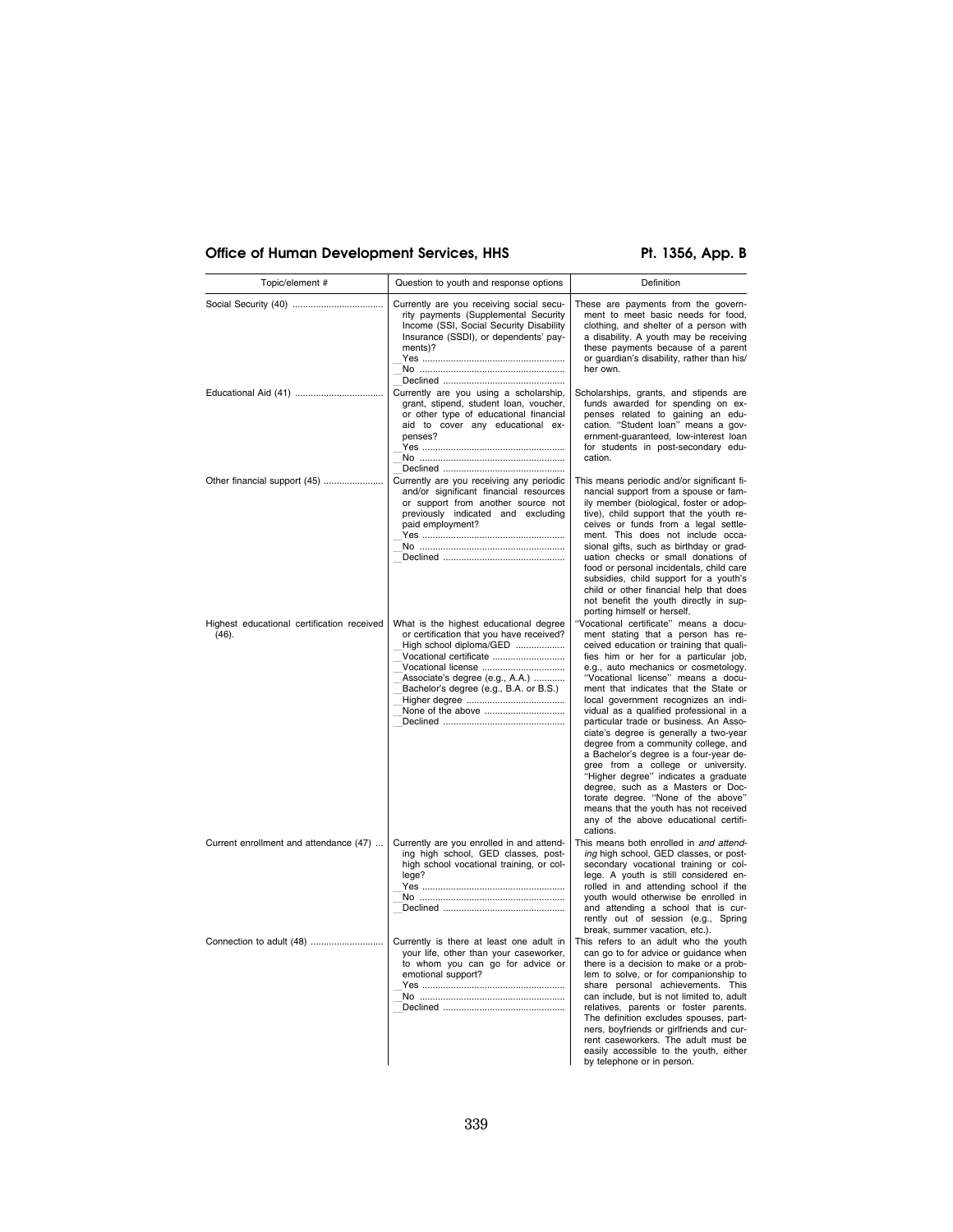# **Pt. 1356, App. B 45 CFR Ch. XIII (10–1–10 Edition)**

| Topic/element #                | Question to youth and response options                                                                                                                                                                                        | Definition                                                                                                                                                                                                                           |
|--------------------------------|-------------------------------------------------------------------------------------------------------------------------------------------------------------------------------------------------------------------------------|--------------------------------------------------------------------------------------------------------------------------------------------------------------------------------------------------------------------------------------|
|                                | Have you ever been homeless?                                                                                                                                                                                                  | "Homeless" means that the youth had<br>no regular or adequate place to live.<br>This includes living in a car, or on the<br>street, or staying in a homeless or<br>other temporary shelter.                                          |
| Substance abuse referral (50)  | In the past two years, were you home-<br>less at any time?<br>Declined.<br>Have you ever referred yourself or has<br>someone else referred you for an al-<br>cohol or drug abuse assessment or                                | This includes either self-referring or<br>being referred by a social worker,<br>school staff, physician, mental health                                                                                                               |
|                                | counseling?                                                                                                                                                                                                                   | worker, foster parent, or other adult for<br>an alcohol or drug abuse assessment<br>or counseling. Alcohol or drug abuse<br>assessment is a process designed to<br>determine if someone has a problem<br>with alcohol or drug use.   |
|                                | In the past two years, did you refer your-<br>self, or had someone else referred<br>you for an alcohol or drug abuse as-<br>sessment or counseling?<br>Declined.                                                              |                                                                                                                                                                                                                                      |
|                                | Have you ever been confined in a jail,<br>prison, correctional facility, or juvenile<br>or community detention facility, in con-<br>nection with allegedly committing a<br>crime?<br>In the past two years, were you confined | This means that the youth was confined<br>in a jail, prison, correctional facility, or<br>juvenile or community detention facility<br>in connection with a crime (mis-<br>demeanor or felony) allegedly com-<br>mitted by the youth. |
|                                | in a jail, prison, correctional facility, or<br>juvenile or community detention facil-<br>ity, in connection with allegedly com-<br>mitting a crime?                                                                          |                                                                                                                                                                                                                                      |
|                                | Declined.<br>Have you ever given birth or fathered<br>any children that were born?<br>In the past two years, did you give birth<br>to or father any children that were<br>born?                                               | This means giving birth to or fathering at<br>least one child that was born. If males<br>do not know, answer "No."                                                                                                                   |
|                                | Declined.                                                                                                                                                                                                                     |                                                                                                                                                                                                                                      |
| Marriage at Child's Birth (53) | If you responded yes to the previous<br>question, were you married to the<br>child's other parent at the time each<br>child was born?                                                                                         | This means that when every child was<br>born the youth was married to the<br>other parent of the child.                                                                                                                              |
|                                | Currently are you on Medicaid [or use<br>the name of the State's medical as-<br>sistance program under title XIX]?                                                                                                            | Medicaid (or the State medical assist-<br>ance program) is a health insurance<br>program funded by the government.                                                                                                                   |
|                                |                                                                                                                                                                                                                               |                                                                                                                                                                                                                                      |